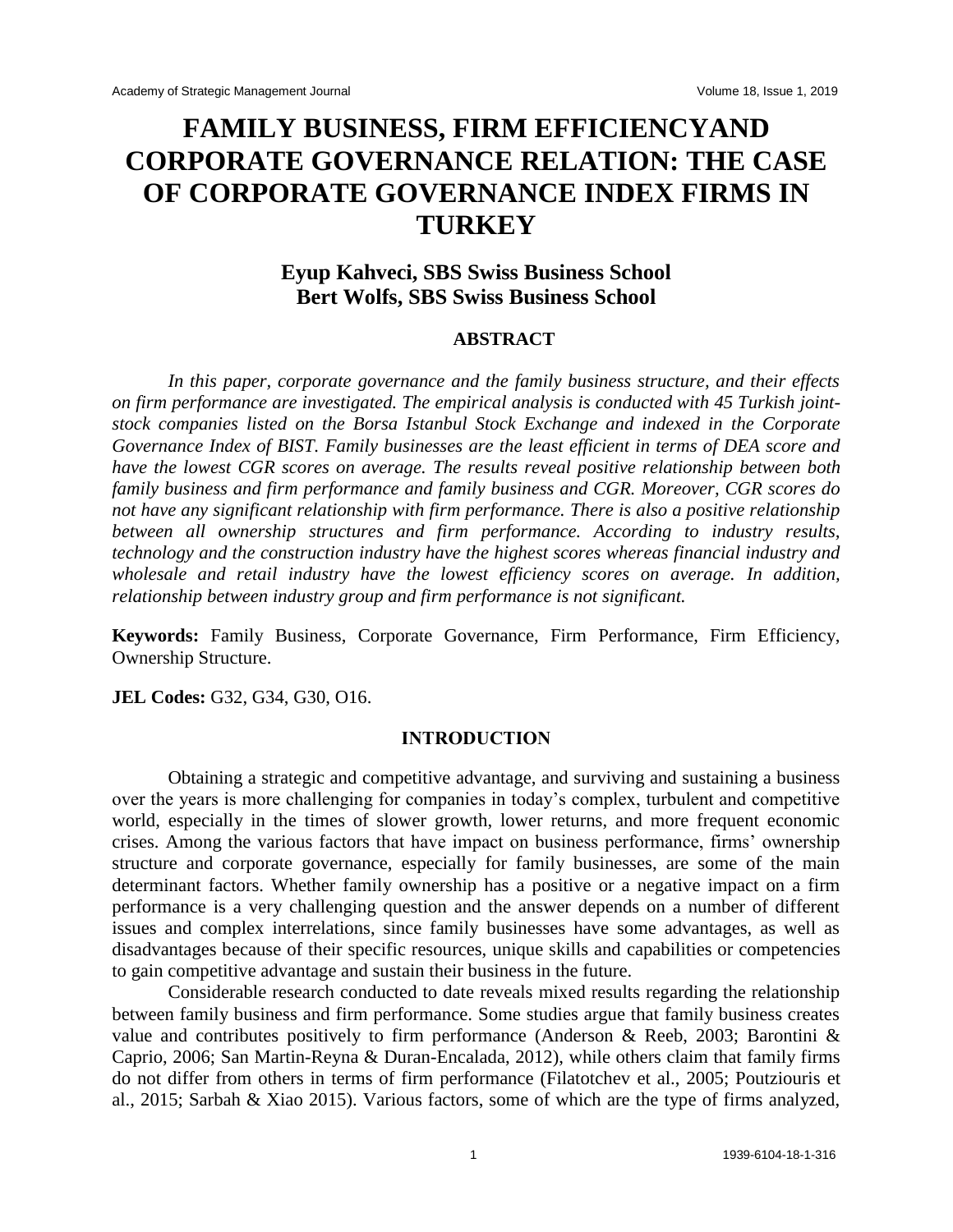the performance measures (Sacristan-Navarro et al., 2011) and the context of each country (San Martin-Reyna & Duran-Encalada, 2012), might be the causes of the mixed results (Miralles-Marcelo et al., 2014). Nevertheless, there is a general assumption that family ownership positively affects firm performance because of its uniqueness (Gurarda et al., 2016). Resources, skills and capabilities of family businesses developed over the years can provide such uniqueness (Sarbah & Xiao, 2015). The firms that use those resources, skills and capabilities efficiently to obtain the desired results would have superior performance over other firms (Kahveci, 2011; Kahveci, 2012) and reach sustained competitive advantage. In other words, unique resources, skills and capabilities of family businesses would enable them to exploit opportunities to implement strategies to reach desired performance.

Family businesses play an important role in both developing and developed countries' economies by contributing economic growth and wealth, creating employment and providing flexibility with their entrepreneurship skills. Therefore, exploring the relationship between family business and firm performance has significant importance in order to understand its remarkable role in the economy and its contribution to it. Few empirical studies investigate the determinants of the ownership-firm performance interrelationship in family-controlled but publicly listed firms, despite the fact that a large proportion of listed firms are owned and managed by family members in many developed and developing countries (Piesse et al., 2007). Almost 95% of the companies are family business in Turkey and only 3% of them can be transferred to the fourth generation. Therefore, business performance is very important for family businesses and the corporate governance has a very significant role in their sustainability. That is the main reason of this study to explore and seek to advance the family business empirical researches by investigating the family business and firm performance; family business and corporate governance relationship in the Turkish corporate governance index (XKURY) of Borsa Istanbul (BIST) firms. It is very fortunate that BIST has a XKURY index firms which is dedicated to best corporate governance firms, so it will be easier to look for both family business performance and corporate governance relationship with family business. By looking at the family business performance of those companies is a new approach to the issue and will provide a new insight in terms of both theoretical and practical results, since those firms are large publicly traded companies and have good corporate governance applications.

#### **LITERATURE REVIEW**

Several different definitions of family business, from owning the biggest percentage of shares or having a controlling interest in the firm (Sarbah & Xiao, 2015), to having a seat on the board of directors (Oudah et al., 2018), from being a CEO and co-founder to having a percentage of ownership rights (Barontini & Caprio, 2006), exist in the literature. Shares in most large firms are relatively more diverse shareholder structure such that although the largest shareholder holds a modest stake in the company rather than a large block, it can still be a family business. Therefore, there is a general consensus that family firms are those where a family owner exercises much influence or have control over the firm's affairs (Gomez-Mejia et al., 2011; Miralles-Marcelo et al., 2014). In other words, if a company is not fully owned by a family, but the family still controls the company, or has a control in management, this means that the company is still a family business, although the company has a widespread ownership structure.

In today's world of increased competition, with their unique and inimitable capabilities that provide sustained competitive advantage and superior performance over their competitors, family businesses can be more flexible, more adaptive and more cautious in spending, in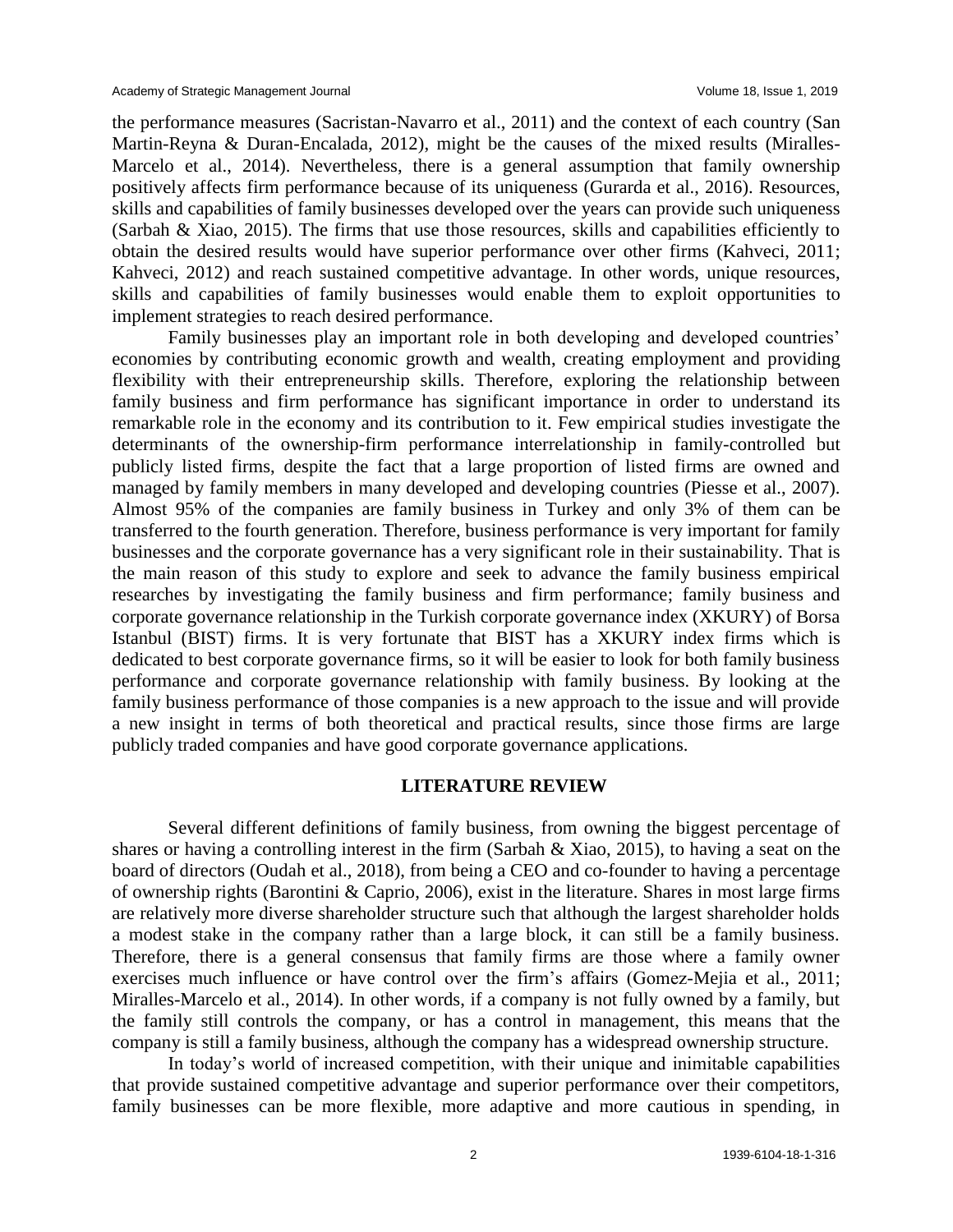investing and in doing business. When family members lead their business, they can easily monitor the business by holding a managerial position, report more employment and revenue growth and achieve higher performance (Pearson et al., 2008). In addition, when family members are participated in the firm management, they perform with a higher commitment because they perceive the firm performance as their own welfare (Gallucci et al., 2015; Ward, 1987). Family involvement, thus, enables family members to access to the firms' internal information flows and to monitor the firm easily. It also reduces information asymmetries, generates unusual motivation, and provides incentives that encourage agents to act in the owners' best interests and associate it with own wealth, translating that into better economic and financial results for the firm.

We identify the main capabilities and skills, which provide uniqueness, thus enable family business to gain competitive advantage, are leadership, family business values and corporate governance.

Leadership is the process of helping individuals to increase their capacity with knowledge and capabilities to accomplish the desired objectives by coaching them to understand and accept what needs to be done and how it is to be done. In this regard, the founder, or the leader, of a successful family business is presumed to have great leadership skills. He or she plays a vital role in teaching and training other family members so that they will have the knowledge and skills to become a competent and effective leader required to lead and to continue the business in the next generation (Cater & Justis, 2010; Dyck et al., 2002). One of the reasons why leadership is a unique capability in family business is that leaders in family business share their knowledge with the members contrary to leaders in other organizations are reluctant to do so (Oudah et al., 2018).

Family business values are defined as clear and desirable goals and norms for both family and business. Some families have also a family constitution that defines all values, family and business norms. Family business values serve as a common ground to solve the problems, deal with the conflict of interest between the business and the family and allow both family and business to achieve their own goals (Koiranen, 2002). In addition, family business values helps family members to work together to solve the conflicts between family and business and to transfer successfully the values to the next generations, thus they contribute to the sustainability of the firm in the long run (Erdem & Baser, 2010; Oudah et al., 2018). One of the uniqueness, therefore, comes from successful transfer of these values.

Almost all of the family businesses are established by an entrepreneurial family member and over the years, when they are successful, they build inimitable capabilities that provide them competitive advantage. In order family business to sustain gained competitive advantage, it has to build a mechanism to enable transferring those capabilities and skills to the next generations (Sarbah & Xiao, 2015). One of the effective mechanisms to do this transfer is integrating corporate governance principles to the family business' culture. If the family embraces corporate governance principals and makes them part of its culture, they provide useful alternatives to the challenges come from family ownership and create favorable circumstances to ensure long term sustainability of the firm by enhancing. If the principals of corporate governance put properly into practice they could provide a different strategic view point through external managers, enhance family business's corporate entrepreneurship and competitiveness which contributes to its long-term success, and strengthen its activities (Sarbah & Xiao, 2015).

Another important feature of corporate governance is helping to decrease the agency costs. Studies on publicly traded family firms mostly draw upon agency theory, suggesting that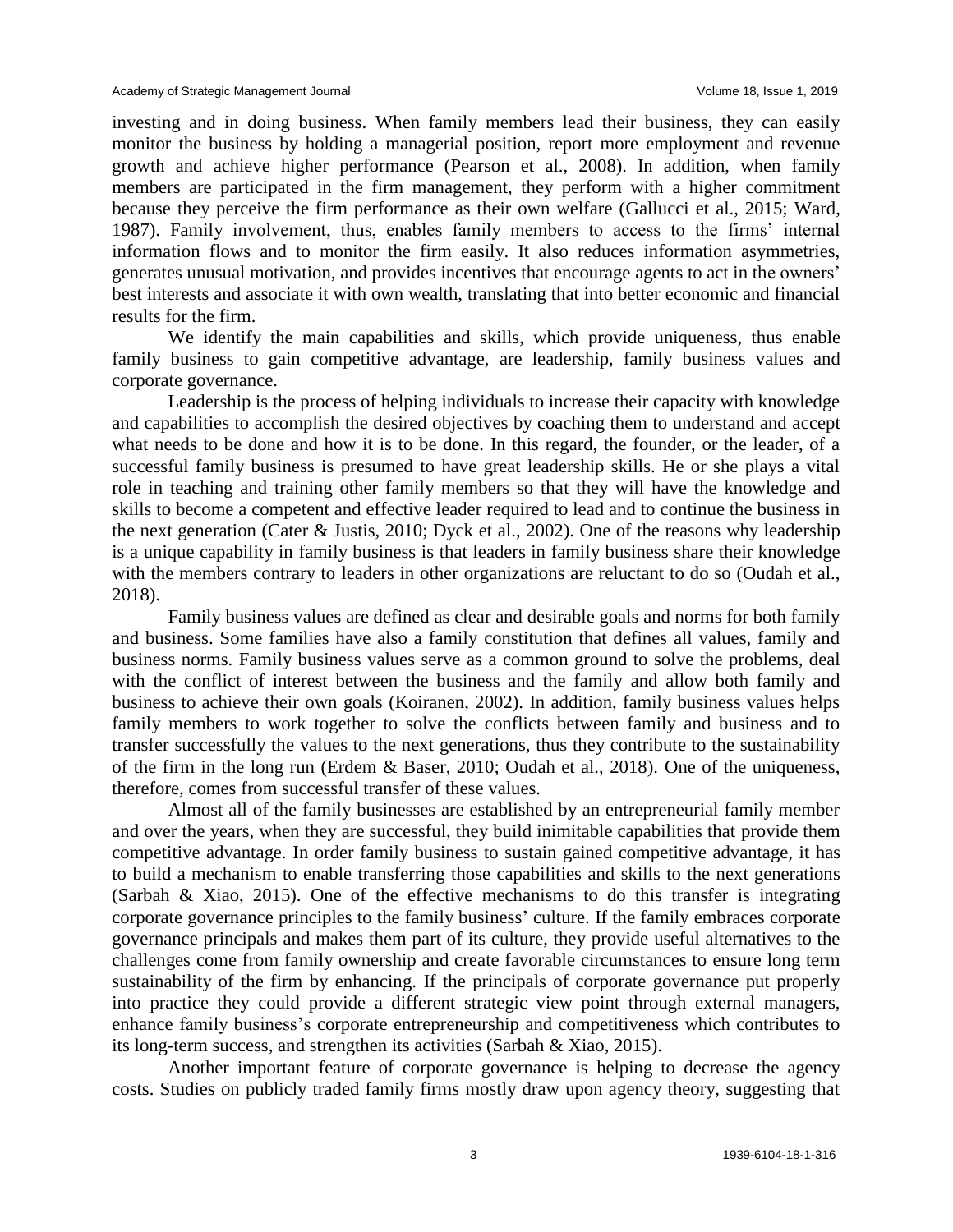the equity level of the controlling family can influence the conflicts between family and nonfamily shareholders (Taras et al., 2018). As the family business grows and enlarges, the relationship between the owners and other stakeholders becomes more complicated. Therefore, it requires monitoring mechanisms to prevent opportunistic management behavior, which in turn can result in agency costs (Jensen & Meckling, 1976). Corporate governance helps varied participants and shareholders such as, managers, shareholders, employees and creditors to manage potential conflict of interest by putting right control mechanisms into place (Sarbah & Xiao, 2015). At this point, corporate governance decreases information asymmetries and allows transparency that make it possible for agents to engage in activities that, if left unchecked, would threaten firm performance and may ultimately harm the welfare of owners and agents alike (Sarbah & Xiao, 2015). Improving the quality of corporate governance enables the firm to attract foreign investors by informing all stakeholders about its financial situation, performance, ownership structure and other conditions in a timely and accurate manner (Aydin & Cavdar, 2015; Kahveci, 2016; Kahveci &Taliyev, 2016).

# **RESEARCH METHODOLOGY**

#### **The Model and the Variables**

The main aim of this research is to analyze family business's impact on firm performance and on corporate governance rating (Aydin & Cavdar, 2015; Kahveci, 2016). Following hypotheses will be tested:

*H1: There is a positive relationship between family business (and family involvement in business or management) and firm performance.* 

#### *H2: There is a positive relationship between family business and Corporate Governance Rating.*

The empirical analysis is conducted with dataset of companies listed on the main Turkish stock exchange, BIST, and included in the XKURY index (Kahveci, 2016). The empirical model proposed by Zheka (2005), Lauterbach & Vaninsky (1999) and Kahveci (2016) are utilized. Our estimation involves two stages. In the first stage, we calculate the firm's performance using an input-oriented model with DEA (Kahveci, 2016; Kahveci & Wolfs, 2018). DEA is used to measure relative performance (efficiency) of firms. Multiple inputs and outputs can be used by DEA. DEA identifies Decision Making Unit (DMU) s that produces the largest amount of output by consuming the least amount of input (Cooper et al., 2006). In the first stage, efficiency scores are obtained for three inputs (Kahveci, 2016): assets (Samad & Patwary, 2003; Ulucan, 2000:2002; Zhu, 2000) number of employees (Kahveci, 2011; Kahveci, 2016; Samad & Patwary, 2003; Ulucan, 2000:2002; Zhu, 2000) and cost of operations in 2014 and two financial performance measures as outputs, a market perspective price/book value per share and market capitalization (Kahveci, 2011; Ulucan, 2000:2002; Zhu, 2000), since the aim of management is maximize the firm's market value (Kahveci, 2016).

In the second stage, cross sectional data regression analysis is employed to estimate the relationship between the efficiency scores obtained in the first stage (Ej  $(x<sub>i</sub>, y<sub>i</sub>)$ ) = EFF<sub>i</sub>) and the set of explanatory variables (Table 1) that represent the firm's ownership structure (Ownershipj), industry-specific factors (Industryj), corporate governance ratings (CGIj), and size (log(Mcap/TA)) as a control variable. In particular we use OLS methods to estimate the equation (1).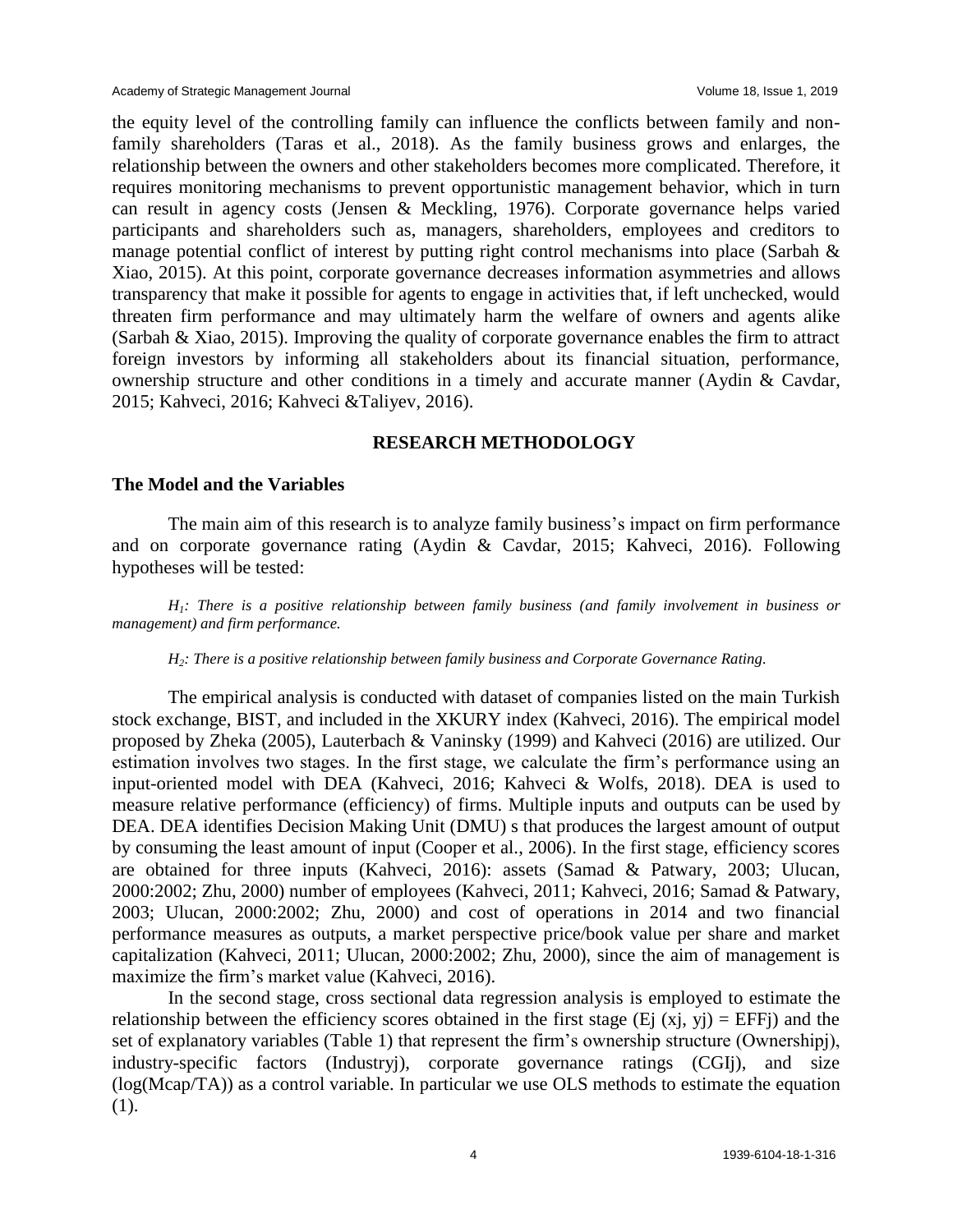EFF $i=(\alpha k)$   $\sum$  Ownershipj k k=1+(μk)  $\sum$  Industryj w−1 w=1 CGRj+Sizej (1)

#### **Sample and Data Collection**

Forty five companies are chosen which are included in the XKURY of BIST to conduct an empirical analysis (Kahveci, 2016). Data were obtained from company websites, annual reports and Reuter's terminal. In terms of this study, a firm is defined as a family business if the majority of shares are owned by a family or a family's group of companies that are enough to have control of the company, or at least one family member is having a seat on the board of the company.

According to Borsa Istanbul (BIST 2018):

"*The BIST XKURY aims to measure the price and return performances of companies traded on Borsa Istanbul Markets (except companies on the Watch List and Lists C and D) with a corporate governance rating of a minimum 7 out of 10 as a whole and a minimum of 6.5 for each main section. The corporate governance rating is determined by the rating institutions incorporated by the Capital Markets Board in its list of rating agencies as a result of their assessment of the company's compliance with corporate governance principles*."

Descriptive statistics of the chosen companies' variables are given in Tables 1-4. Number of employees, total assets and operational costs are inputs; market capitalization and price/book value per share are output variables (Table 1) (Kahveci, 2016; Samad & Patwary, 2003). Twenty eight of 45 companies are family businesses, whereas seven of them are foreign and ten of them are local (Table 2). In terms of industry specific structure, 17 of the companies operate in the financial sector, 20 of them in manufacturing and the remainder are one in mining, one in construction, two in technology, two in transportation and communication and two in wholesale and retail trade industry (Table 3). The last eight companies are grouped as other, since the number of companies in each industry is small (Table 3). Descriptive statistics are also given in Table 4.

| Table 1<br><b>DESCRIPTION OF INPUT AND OUTPUT</b> |                              |  |  |  |  |  |
|---------------------------------------------------|------------------------------|--|--|--|--|--|
| Input                                             | Output                       |  |  |  |  |  |
| Number of Employees                               | <b>Market Capitalisation</b> |  |  |  |  |  |
| <b>Total Assets</b>                               | Price/Book Value per         |  |  |  |  |  |
|                                                   | <b>Share</b>                 |  |  |  |  |  |
| <b>Operational Costs</b>                          |                              |  |  |  |  |  |

| Table 2<br><b>DESCRIPTION OF OWNERSHIP VARIABLES</b> |                                                                                                  |                               |  |  |  |  |  |
|------------------------------------------------------|--------------------------------------------------------------------------------------------------|-------------------------------|--|--|--|--|--|
| Ownership<br>variables                               | <b>Description</b>                                                                               | Number of<br><b>Companies</b> |  |  |  |  |  |
| Foreign (FO)                                         | Share of Equity held by foreign firms/investors                                                  |                               |  |  |  |  |  |
| Local (LC)                                           | Share of Equity held by local firms/investors                                                    | 10                            |  |  |  |  |  |
| Family (FB)                                          | Share of Equity held by family members or family firms or family<br>member on Board of Directors | 28                            |  |  |  |  |  |
| <b>Publicly Traded</b><br>(PT)                       | Share of Equity Traded on Borsa Istanbul                                                         | 45                            |  |  |  |  |  |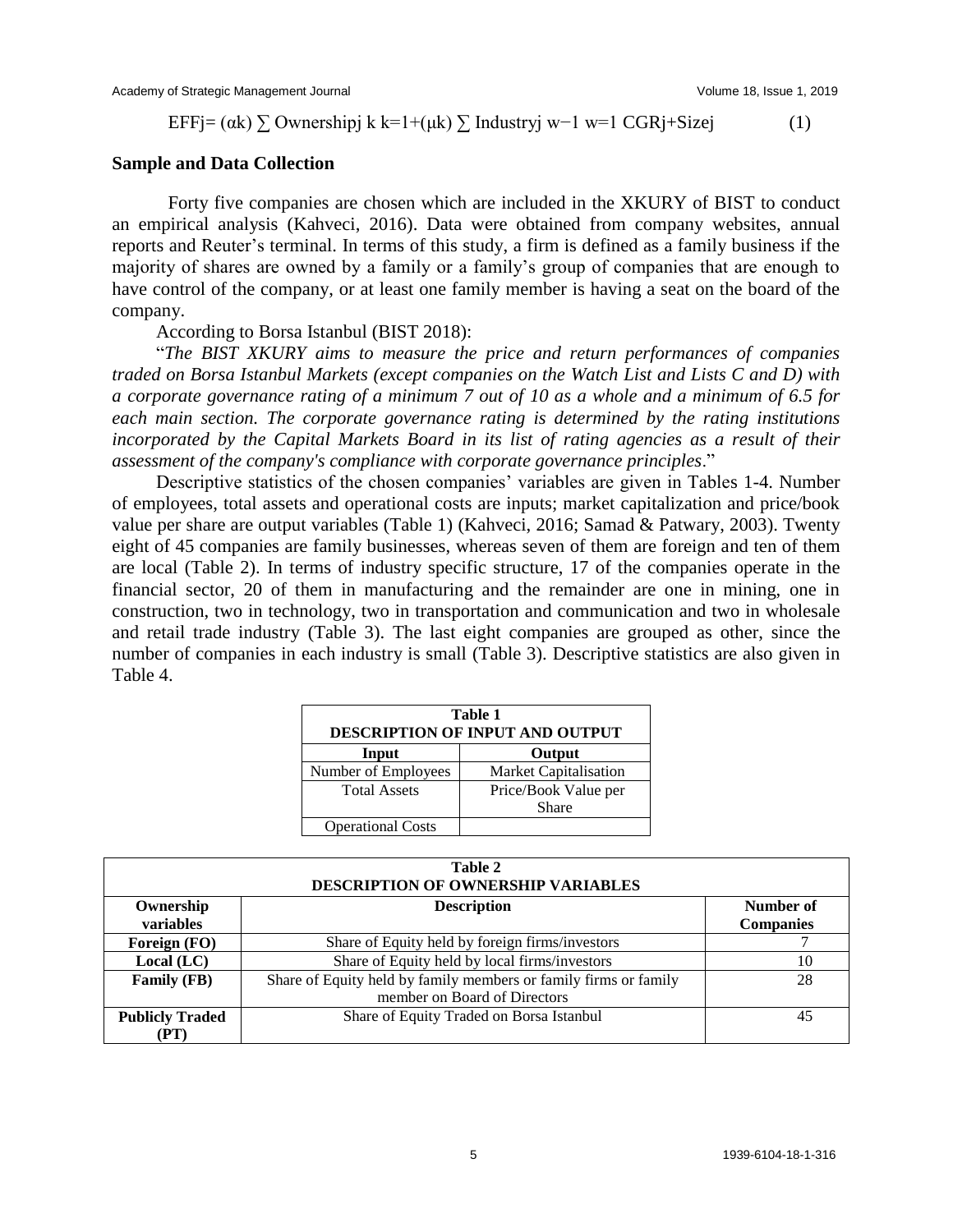Academy of Strategic Management Journal Volume 18, Issue 1, 2019

|                                                   | Table 3<br>DESCRIPTION OF INDUSTRY VARIABLES                          |                               |
|---------------------------------------------------|-----------------------------------------------------------------------|-------------------------------|
| <b>Industry Variables</b>                         | <b>Description</b>                                                    | Number of<br><b>Companies</b> |
| <b>Financial</b>                                  | $=$ 1 if the company belongs to financial sectors, 0<br>otherwise     | 17                            |
| <b>Manufacturing</b>                              | $=$ 1 if the company belongs to manufacturing sectors, 0<br>otherwise | 20                            |
| <b>Mining</b>                                     |                                                                       |                               |
| <b>Construction</b>                               |                                                                       |                               |
| <b>Technology</b>                                 | $\text{OTH'}=1$ if the company belongs to one of these sectors,       | C                             |
| <b>Transportation and</b><br><b>Communication</b> | 0 otherwise                                                           | $\mathfrak{D}$                |
| <b>Wholesale and Retail Trade</b>                 |                                                                       | C                             |

|             | Table 4<br><b>DESCRIPTIVE STATISTIC OF VARIABLES</b> |              |                     |              |      |                                     |                               |                                                 |                                                 |                                                       |  |  |
|-------------|------------------------------------------------------|--------------|---------------------|--------------|------|-------------------------------------|-------------------------------|-------------------------------------------------|-------------------------------------------------|-------------------------------------------------------|--|--|
|             | FO<br>$(\%)$                                         | FB<br>$(\%)$ | PT<br>$\frac{6}{6}$ | LC<br>$(\%)$ | CGR  | <b>Total Assets</b><br>(Billion TL) | Number of<br><b>Employees</b> | Cost of<br><b>Operations</b><br>(Million<br>TL) | <b>Market</b><br>Capitalization<br>(Million TL) | <b>Price/Book</b><br><b>Value Per</b><br><b>Share</b> |  |  |
| <b>Mean</b> | 16.5                                                 | 32.0         | 32.8                | 16.6         | 8.81 | 16.72                               | 6711                          | 790.89                                          | 4885.12                                         | 2.02                                                  |  |  |
| <b>SD</b>   | 24.0                                                 | 29.3         | 15.0                | 25.1         | 0.45 | 4.35                                | 8859                          | 1219.88                                         | 6641.49                                         | 2.40                                                  |  |  |
| <b>Max</b>  | 83.8                                                 | 85.0         | 84.8                | 84.7         | 9.4  | 217.73                              | 34147                         | 4713.01                                         | 29904.00                                        | 11.63                                                 |  |  |
| Min         | 28.3                                                 | 10.2         | 8.4                 | 35.3         | 7.1  | 0.12                                | 48                            | 5.44                                            | 44.12                                           | 0.29                                                  |  |  |

# **RESULTS**

Firstly we calculated efficiency scores by using companies' assets, number of employees and cost of operations in 2014 as input and market capitalization and price/book value per share of 2015 as output (Kahveci, 2016; Samad & Patwary, 2003). In terms of this analysis, output maximization assumption with DEA is employed since the main aim of the firm is to maximize market value. Therefore, the company employing given inputs should be able to maximize market value and so market price (Kahveci, 2016). Then, secondly we used OLS methods to estimate the equation (1). We used the efficiency score calculated in first stage as a performance indicator of the firm for the second stage. In the second stage CGRs are also added to the model to see how, and to what extent, corporate governance implementations affect companies' efficiency scores (Kahveci, 2016).

# **First Stage DEA Results**

Companies' efficiency scores according to group of industry are given in Table 5. Technology and the construction industry are fully efficient since their mean is 1.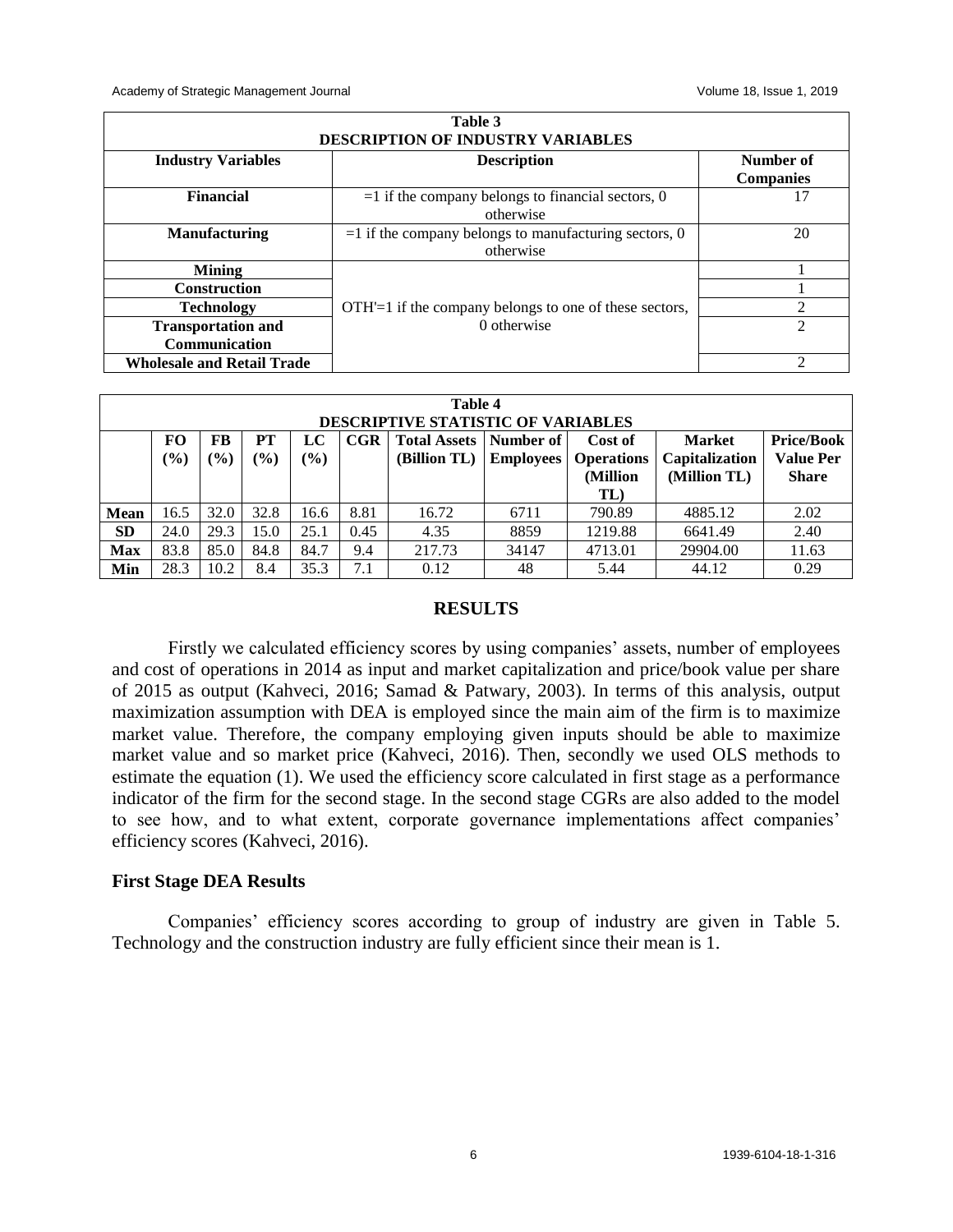| Table 5                     |                                                                  |           |           |           |           |           |           |                         |  |
|-----------------------------|------------------------------------------------------------------|-----------|-----------|-----------|-----------|-----------|-----------|-------------------------|--|
|                             | EFFICIENCY SCORES, CGR AND OWNERSHIP STRUCTURE BY INDUSTRY GROUP |           |           |           |           |           |           |                         |  |
| <b>Industries</b>           | Number of                                                        |           | FO.       | FB        | <b>PT</b> | LO.       | CGR       | <b>Efficiency Score</b> |  |
|                             | <b>Companies</b>                                                 |           | (%)       | (%)       | (%)       | $(\%)$    |           |                         |  |
| <b>Construction</b>         |                                                                  | Mean      | $\Omega$  | 82        | 18        | $\Omega$  | 9.02      | 1.00                    |  |
|                             |                                                                  | SD        | <b>NA</b> | <b>NA</b> | <b>NA</b> | <b>NA</b> | <b>NA</b> | <b>NA</b>               |  |
| <b>Financial</b>            | 17                                                               | Mean      | 16        | 18        | 37        | 29        | 8.95      | 0.31                    |  |
|                             |                                                                  | <b>SD</b> | 22        | 26        | 17        | 28        | 0.50      | 0.27                    |  |
| <b>Manufacturing</b>        | 20                                                               | Mean      | 17        | 41        | 34        | 7         | 9.04      | 0.56                    |  |
|                             |                                                                  | SD.       | 30        | 27        | 14        | 14        | 0.49      | 0.31                    |  |
| <b>Mining</b>               | 1                                                                | Mean      | $\Omega$  | 68        | 32        | $\Omega$  | 9.06      | 0.47                    |  |
|                             |                                                                  | SD.       | <b>NA</b> | <b>NA</b> | <b>NA</b> | <b>NA</b> | <b>NA</b> | <b>NA</b>               |  |
| <b>Technology</b>           | $\overline{2}$                                                   | Mean      | 17        | 17        | 23        | 42        | 9.06      | 1.00                    |  |
|                             |                                                                  | SD        | 25        | 25        | 11        | 60        | 0.04      | 0.00                    |  |
| <b>Transportation and</b>   | $\overline{c}$                                                   | Mean      | 14        | 46        | 24        | 16        | 8.75      | 0.39                    |  |
| <b>Communication</b>        |                                                                  | SD.       | 20        | 27        | 15        | 22        | 0.04      | 0.15                    |  |
| <b>Wholesale and Retail</b> | 2                                                                | Mean      | 40        | 33        | 27        | $\Omega$  | 9.36      | 0.25                    |  |
| <b>Trade</b>                |                                                                  | <b>SD</b> | 57        | 46        | 11        | $\Omega$  | 0.15      | 0.21                    |  |

Companies' efficiency scores and CGRs according to ownership structure are given in Table 6. The average efficiency score and CGR of the family businesses are the lowest compared to local and foreign ownership. Foreign ownership companies' average CGRs are higher than others, whereas local ownership companies have the highest average efficiency scores.

|           | Table 6<br>EFFICIENCY SCORES AND CGR BY OWNERSHIP STRUCTURE |              |                                                   |       |  |  |  |  |  |  |
|-----------|-------------------------------------------------------------|--------------|---------------------------------------------------|-------|--|--|--|--|--|--|
|           | <b>Definition</b>                                           | Number of    | <b>Efficiency Score (Average)   CGI (Average)</b> |       |  |  |  |  |  |  |
|           |                                                             | <b>Firms</b> |                                                   |       |  |  |  |  |  |  |
| <b>FO</b> | Share of Equity held by foreign firms/investors             |              | 0.423                                             | 9.123 |  |  |  |  |  |  |
| LC        | Share of Equity held by Local firms/investors               | 10           | 0.498                                             | 9.005 |  |  |  |  |  |  |
| FB        | Share of Equity held by family members or                   | 28           | 0.413                                             | 8.871 |  |  |  |  |  |  |
|           | family firms or family member on Board of                   |              |                                                   |       |  |  |  |  |  |  |
|           | <b>Directors</b>                                            |              |                                                   |       |  |  |  |  |  |  |

#### **Second Stage Regression Results**

The results of OLS estimation of equation (1) are shown in Table 7. We calculated equation (1) three times according to industry structure and we present separate results for each industry. The coefficients and their significance values indicate the positive and significant effects of all ownership structures on the technical efficiency of the firms in the sample. Family business, foreign and local ownership and publicly traded shares are all positively related to firm efficiency score which means firm performance.

The coefficients for all ownership structures are significant at the 1% level. The coefficients for the industry are not significant for all industries meaning that there is no relationship between industry type and efficiency score which means firm performance. The size variable log (MCAP/TA) is significant at 1% level meaning that the size is positively related to company's efficiency score, its performance.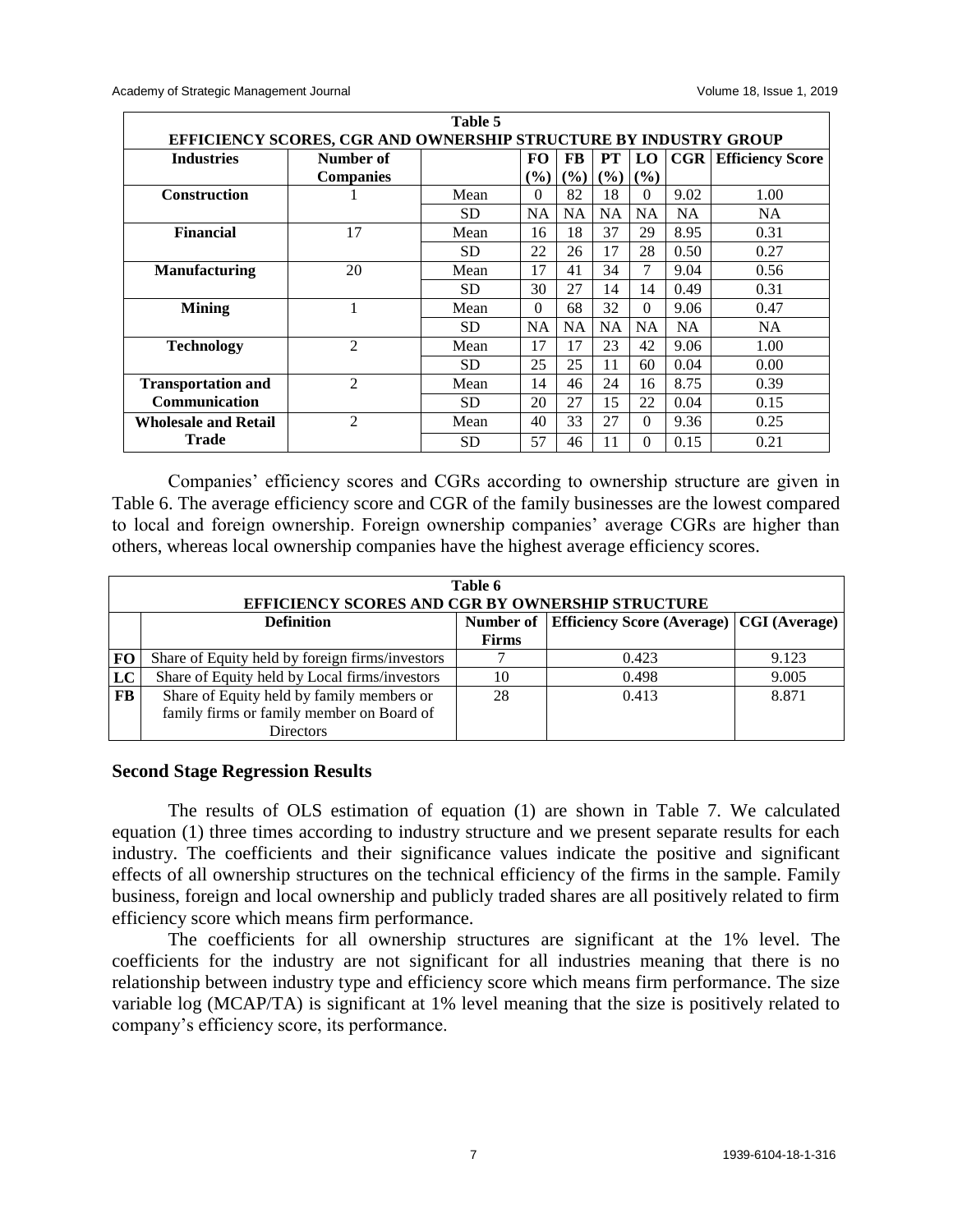| Table 7<br><b>EFF RELATIONSHIP WITH OWNERSHIP STRUCTURE AND INDUSTRY</b>                              |                                             |       |                           |       |       |                           |          |       |  |  |  |
|-------------------------------------------------------------------------------------------------------|---------------------------------------------|-------|---------------------------|-------|-------|---------------------------|----------|-------|--|--|--|
|                                                                                                       | <b>Dependent Variable: Efficiency Score</b> |       |                           |       |       |                           |          |       |  |  |  |
| Coeff.<br>Coeff.<br>Coeff.<br><b>Variable</b><br>Prob.<br><b>Variable</b><br>Prob.<br><b>Variable</b> |                                             |       |                           |       |       |                           |          | Prob. |  |  |  |
| FA                                                                                                    | 0.552                                       | 0.000 | FA                        | 0.546 | 0.000 | FA                        | 0.562    | 0.000 |  |  |  |
| <b>FO</b>                                                                                             | 0.452                                       | 0.003 | F <sub>O</sub>            | 0.411 | 0.005 | FO                        | 0.460    | 0.002 |  |  |  |
| LO                                                                                                    | 0.609                                       | 0.000 | LO                        | 0.550 | 0.002 | LO.                       | 0.637    | 0.000 |  |  |  |
| PТ                                                                                                    | 0.820                                       | 0.000 | PT                        | 0.767 | 0.000 | PТ                        | 0.788    | 0.000 |  |  |  |
| LOG(MCAP/TA)                                                                                          | 0.209                                       | 0.000 | LOG(MCAP/TA)              | 0.234 | 0.000 | LOG(MCAP/TA)              | 0.211    | 0.000 |  |  |  |
| <b>MNF</b>                                                                                            | $-0.027$                                    | 0.740 | <b>FIN</b>                | 0.113 | 0.306 | <b>OTH</b>                | $-0.055$ | 0.595 |  |  |  |
| R-squared                                                                                             |                                             | 0.533 | <b>R-squared</b>          |       | 0.544 | <b>R</b> -squared         |          | 0.535 |  |  |  |
| <b>Adjusted R-squared</b>                                                                             |                                             | 0.473 | <b>Adjusted R-squared</b> |       | 0.486 | <b>Adjusted R-squared</b> |          | 0.476 |  |  |  |

We add the CGR scores to the equation (1) to be able to analyze the relationship between EFF and CGR. The results are given in Table 8. After adding the CGR scores to the equation, ownership structures and size variables are again positively related but the coefficient and significance level has changed. PT is significant at 5% and size is significant at the 1% level whereas FA, FO and LO are significant at the 10% level. CGR seems negatively related but it is not significant. Yet, the industry specific variables are not significant either. We expect to see a positive relationship between CGR and EFF scores since corporate governance makes companies more transparent and enables investors to invest more in companies who have good corporate governance practices. On the other hand, especially at family business firms, corporate governance practices bring some bureaucracy and slow the processes and decision-making mechanism and because of that the performance can be affected negatively. That could be the reason for the negative sign for the CGR yet it is not significant.

| Table 8<br>EFF RELATIONSHIP WITH OWNERSHIP STRUCTURE, CGR AND INDUSTRY |                                                                                             |        |                |         |                                  |              |         |        |  |  |
|------------------------------------------------------------------------|---------------------------------------------------------------------------------------------|--------|----------------|---------|----------------------------------|--------------|---------|--------|--|--|
| <b>Dependent Variable: Efficiency Score</b>                            |                                                                                             |        |                |         |                                  |              |         |        |  |  |
| <b>Variable</b>                                                        | <b>Variable</b><br>Coeff.<br>Coeff.<br>Coeff.<br>Prob.<br><b>Variable</b><br>Prob.<br>Prob. |        |                |         |                                  |              |         |        |  |  |
| FA                                                                     | 1.54                                                                                        | 0.0811 | FA             | 1.96    | 0.0578                           | FA           | 1.94    | 0.0599 |  |  |
| FO                                                                     | 1.43                                                                                        | 0.1024 | <b>FO</b>      | 1.80    | 0.0805                           | <b>FO</b>    | 1.82    | 0.0761 |  |  |
| LO                                                                     | 1.64                                                                                        | 0.0764 | L <sub>0</sub> | 1.93    | 0.0616                           | LO.          | 1.99    | 0.0543 |  |  |
| PT                                                                     | 1.69                                                                                        | 0.0344 | PТ             | 2.30    | 0.0267                           | PT           | 2.30    | 0.0271 |  |  |
| CGR                                                                    | $-0.1052$                                                                                   | 0.2529 | CGR            | $-1.32$ | 0.1931                           | CGR          | $-1.31$ | 0.1976 |  |  |
| LOG(MCAP/TA)                                                           | 0.2186                                                                                      | 0.0000 | LOG(MCAP/TA)   | 5.85    | 0.0000                           | LOG(MCAP/TA) | 6.57    | 0.0000 |  |  |
| <b>MNF</b>                                                             | $-0.0211$                                                                                   | 0.7976 | <b>FIN</b>     | 1.19    | 0.2423                           | <b>OTH</b>   | $-0.77$ | 0.4437 |  |  |
| <b>R-squared</b>                                                       |                                                                                             |        | 0.549016       |         | <b>Adj R-squared</b><br>0.477808 |              |         |        |  |  |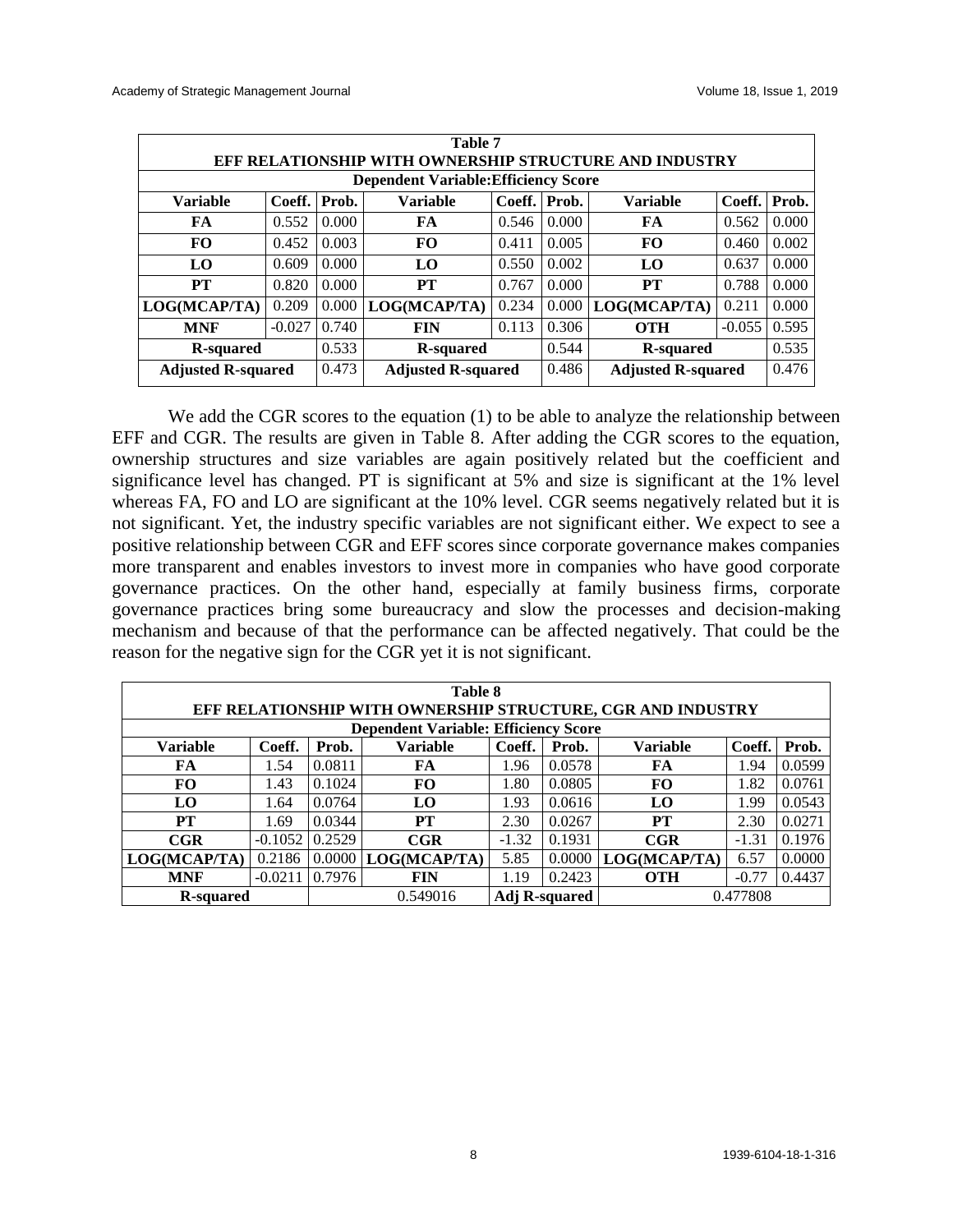| Table 9                                                  |                                                               |                                |                           |       |       |  |  |  |  |  |  |
|----------------------------------------------------------|---------------------------------------------------------------|--------------------------------|---------------------------|-------|-------|--|--|--|--|--|--|
| <b>CGR RELATIONSHIP WITH OWNERSHIP STRUCTURE AND EFF</b> |                                                               |                                |                           |       |       |  |  |  |  |  |  |
| <b>Dependent Variable: CGR</b>                           |                                                               | <b>Dependent Variable: CGR</b> |                           |       |       |  |  |  |  |  |  |
| <b>Variable</b>                                          | Coefficient   Prob.<br>Coefficient   Prob.<br><b>Variable</b> |                                |                           |       |       |  |  |  |  |  |  |
| FA                                                       | 9.603                                                         | 0.000                          | FA                        | 9.426 | 0.000 |  |  |  |  |  |  |
| FO.                                                      | 9.473                                                         | 0.000                          | FO                        | 9.327 | 0.000 |  |  |  |  |  |  |
| LO                                                       | 9.961                                                         | 0.000                          | LO                        | 9.759 | 0.000 |  |  |  |  |  |  |
| PT                                                       | 8.541                                                         | 0.000                          | PT                        | 8.278 | 0.000 |  |  |  |  |  |  |
| LOG(MCAP/TA)                                             | 0.164                                                         | 0.042                          | LOG(MCAP/TA)              | 0.096 | 0.082 |  |  |  |  |  |  |
| EFF                                                      | $-0.331$                                                      | 0.239                          |                           |       |       |  |  |  |  |  |  |
| <b>R</b> -squared                                        |                                                               | 0.271                          | R-squared                 |       | 0.244 |  |  |  |  |  |  |
| <b>Adjusted R-squared</b>                                |                                                               | 0.178                          | <b>Adjusted R-squared</b> |       | 0.169 |  |  |  |  |  |  |

Since there is no significant relationship between CGR and EFF scores, we reversed the variables to see if there is a relationship between EFF and CGR. So we put CGR instead of CGR as dependent variable, and calculated the equation (1) accordingly. The results are presented in Table 9. All family ownership structures are significant at 1% level meaning positive relationship with the CGR scores, the highest coefficient is for LO. EFF has a negative sign but it is not significant yet. Therefore, companies efficiency score, in other words their performance, is not related to their CGR score. With regards the R-squared and Adjusted R-squared, they are low compared to the time series data. However, since in cross-sectional data models, values of Rsquared and Adjusted R-squared around 0.30 are common. In our study, first two models, results are given in Tables 7 and 8, are significantly higher R-squared and adjusted R-squared with around 0.50, which are very good explanatory power. On the other hand, only the last model's Rsquared and adjusted R-squared, given in Table 9, is around 0.30, which is not high but acceptable.

#### **DISCUSSION**

In this paper, we examined corporate governance and ownership structure, especially the family business structure, and its effects on firm performance using DEA efficiency scores. In particular, the study aims to shed a light on family business structure and corporate governance effects in Corporate Governance Index Firms in Turkey. The empirical analysis of 45 firms reveals that overall ownership structure and particularly family business impact firm performance, where performance is calculated as DEA efficiency scores given the firm's inputs and outputs.

We found that:

- 1. Family businesses are least efficient in terms of DEA score and have the least CGR scores on average. According to industry results, the technology and construction industry has the highest scores whereas the financial industry and the wholesale and retail trade industry have the lowest scores on average.
- 2. When we analyze the regression results we accept both our Hypotheses. There is a positive relationship between family business (and family involvement in business or management) and firm performance; and there is a positive relationship between family business (and family involvement in business or management) and Corporate Governance Rating (Aydin & Cavdar, 2015). On the other hand there is no significant relationship between industry group and performance. Moreover, CGR scores do not have any significant relationship with firm performance. There is also a positive relationship between all ownership structure and firm performance (Barontini & Caprio, 2006).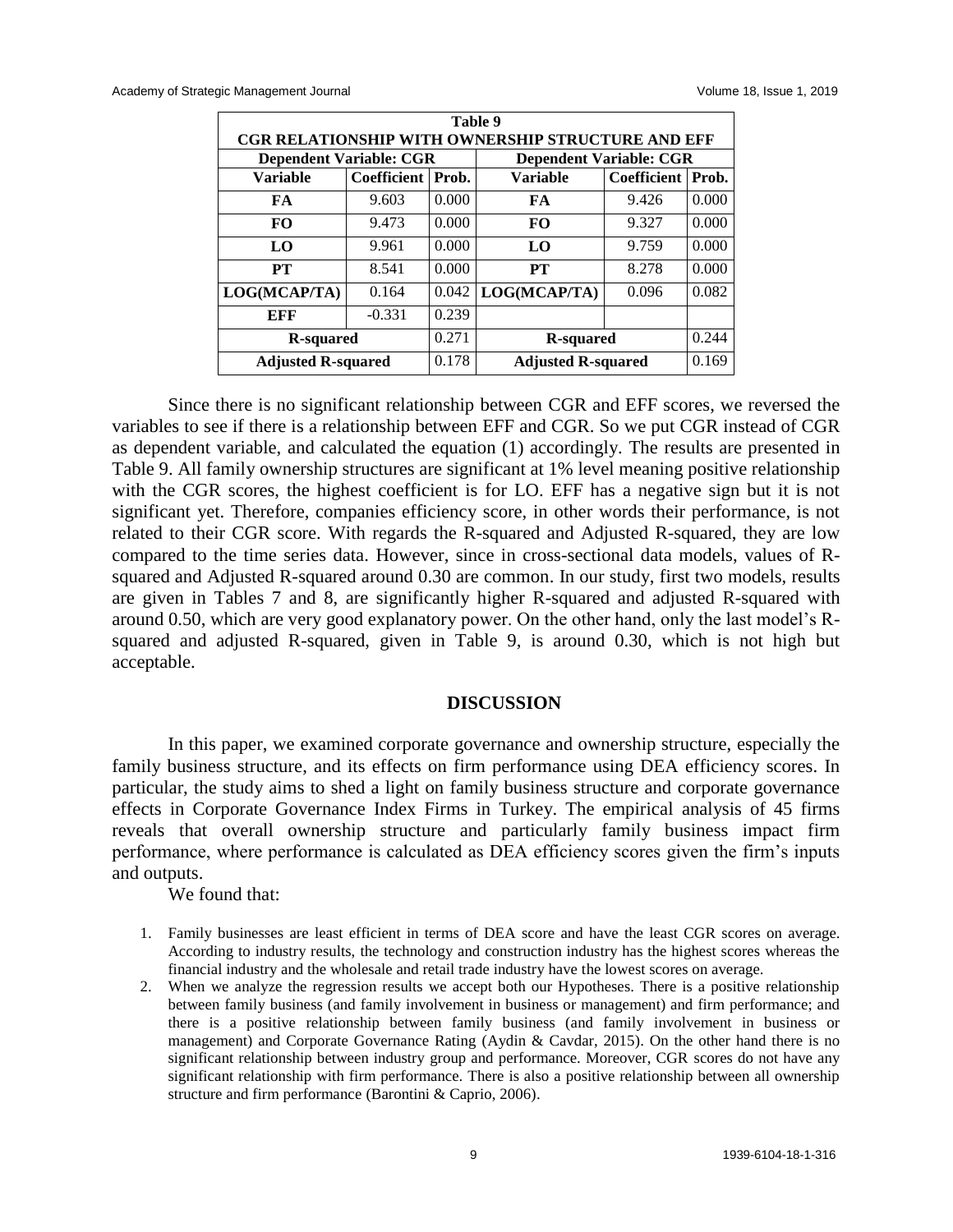Regarding the results, the average lower-performing family businesses and lower CGR scores in family businesses are likely the result of transforming into public-controlled nonmajority owned corporations and therefore, their capabilities' effectiveness in leadership, family business values unique to the family business might, as time progresses, diminish their efficacy. When family businesses are relatively small and have an entrepreneurial or start-up soul, they take the advantage of their capabilities in leadership and in business values and reflect them to the business easily. They can be very flexible, adaptable to both changing environment and changing customer demands easily. Therefore, their performance would be better compared to non-family firms. When they are relatively bigger it becomes challenging to keep their flexibility and adaptability. Therefore, it becomes challenging to reflect their uniqueness to their performance as they evolve into a big publicly traded company. In this transformation, the sustainability of the firm is more important than its performance where corporate governance is at the forefront. In other words, corporate governance does not necessarily provide superior performance; it only guarantees the family business's sustainability and helps to keep the strategic advantage that it already has.

These findings suggest that publicly traded companies with dispersed ownership structure promote performance. Regarding family business we expect a positive difference in terms of performance compared to the other types of ownership structure, but all ownership structures are positively related in this study. The publicly traded companies are strictly controlled by government authorities and there are some regulations with which they have to comply. Therefore, it can be said that every publicly traded company is forced to show at least a certain level of performance independent of its ownership structure. Moreover, from forming the board of directors to finding and employing the right people for the job and from organizational structure to financial structure, everything must be taken carefully into account to maximize company's performance in a publicly traded company in today's complex, turbulent and competitive world, especially in an environment of slower growth, lower returns, and more frequent economic crises. This might be the reason that all forms of ownership are positively related to performance in this study. The reason why the companies with a share of equity held by foreign or local firms/investors which are seven foreign, and 10 local firms, have higher average efficiency scores compared to family business might those that are big and well institutionalized companies.

#### **CONCLUSION**

In terms of corporate governance, all companies that have been studied are in the BIST XKURY index. They are strictly regulated and have to comply with the corporate governance principles independent of their ownership structure and performance. That might be the reason why there is no significant relation between CGR and ownership structure and performance. Since all of the companies in this study have a certain level of good corporate governance, their performance is not related to their CGR scores. For future researches, it would be a good subject to explore if there is a relationship with complying with corporate governance principles and firm performance with XKURY companies and other listed companies.

Further policy implications, family business firms might be encouraged to comply with corporate governance principles in order to sustain their business over the years and transfer them successfully to next generations. There should be some regulations encouraging and supporting family businesses to comply with the corporate governance principles.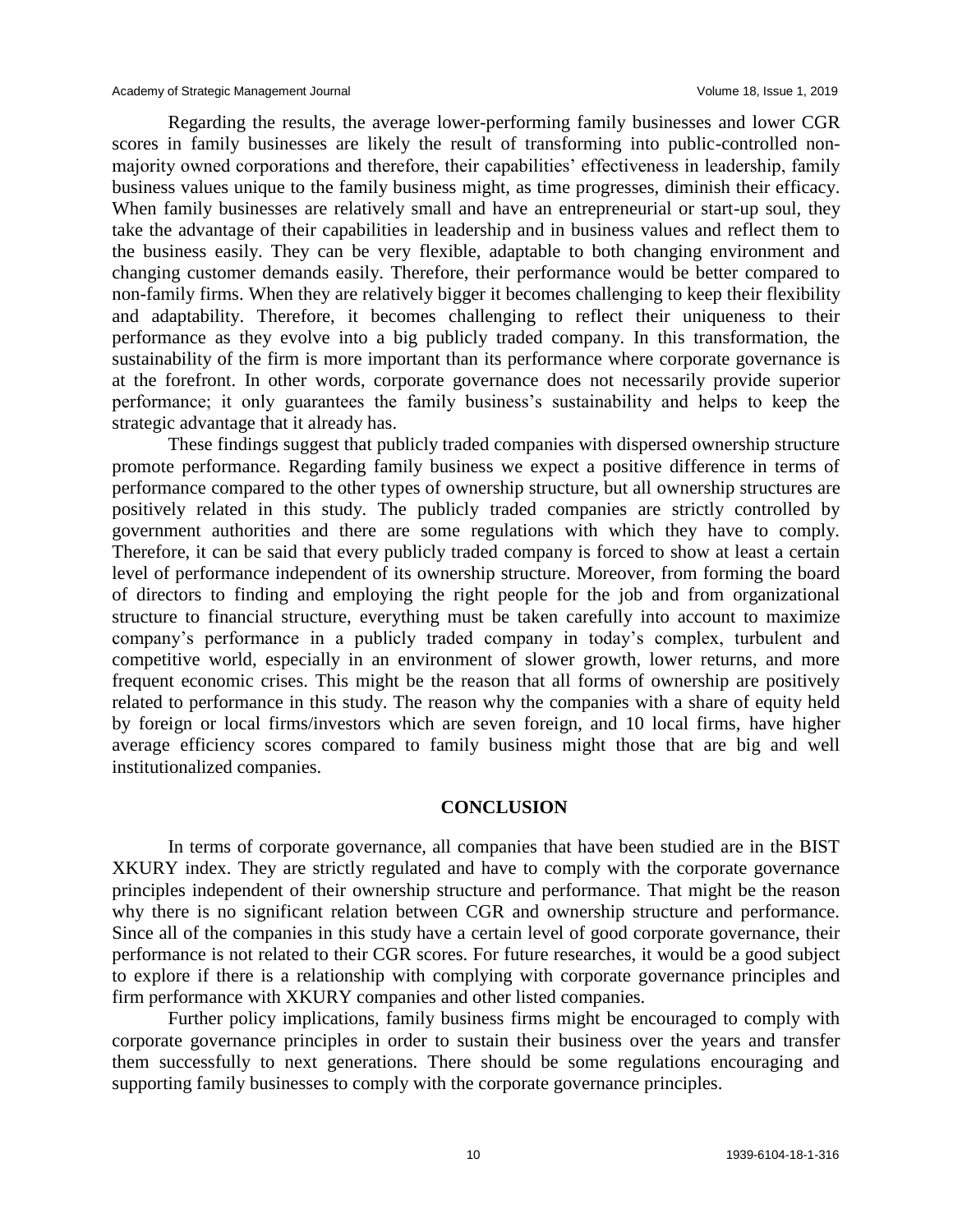Academy of Strategic Management Journal values of the Care of the Volume 18, Issue 1, 2019

In terms of the limitations of the study, it is conducted with 45 companies in Turkey Borsa Istanbul XKURY index. In order to understand the impact of corporate governance principles and procedures on family business, wide range of country, industry and firm experiences, cases and implications are needed. Overall positive impact of corporate governance on family business should be tested with different country and industry experiences.

#### **REFERENCES**

- Anderson, R.C., & Reeb, D.M. (2003). Founding-family ownership and firm performance: Evidence from the S&P 500. *The Journal of Finance*, *58*(3), 1301-1328.
- Aydin, A.D., & Cavdar, S.C. (2015). Corporate governance and dividend policy: An empirical analysis from Borsa Istanbul corporate governance index (xkury). *Accounting and Finance Research*, *4*(3), 66.
- Barontini, R., & Caprio, L. (2006). The effect of family control on firm value and performance: Evidence from continental Europe. *European Financial Management*, *12*(5), 689-723.
- BIST (2018). Corporate governance index. Retrieved from [http://www.borsaistanbul.com/en/indices/bist-stock](http://www.borsaistanbul.com/en/indices/bist-stock-indices/corporate-governance-index)[indices/corporate-governance-index](http://www.borsaistanbul.com/en/indices/bist-stock-indices/corporate-governance-index)
- Cater, J.J., & Justis, R.T. (2010). The development and implementation of shared leadership in multi-generational family firms. *Management Research Review*, *33*(6), 563-585.
- Cooper, W.W., Seiford, L.M., & Tone, K. (2006). *Introduction to data envelopment analysis and its uses: with DEA-solver software and references*. Springer Science & Business Media.
- Dyck, B., Mauws, M., Starke, F.A., & Mischke, G.A. (2002). Passing the baton: The importance of sequence, timing, technique and communication in executive succession. *Journal of Business Venturing*, *17*(2), 143- 162.
- Erdem, F., & Gül Başer, G. (2010). Family and business values of regional family firms: A qualitative research. *International Journal of Islamic and Middle Eastern Finance and Management*, *3*(1), 47-64.
- Filatotchev, I., Lien, Y.C., & Piesse, J. (2005). Corporate governance and performance in publicly listed, familycontrolled firms: Evidence from Taiwan. *Asia Pacific Journal of Management*, *22*(3), 257-283.
- Gallucci, C., Santulli, R., & Calabrò, A. (2015). Does family involvement foster or hinder firm performance? The missing role of family-based branding strategies. *Journal of Family Business Strategy*, *6*(3), 155-165.
- Gomez-Mejia, L.R., Cruz, C., Berrone, P., & De Castro, J. (2011). The bind that ties: Socioemotional wealth preservation in family firms. *Academy of Management Annals*, *5*(1), 653-707.
- Gurarda, S., Ozsoz, E., & Ates, A. (2016). Corporate governance rating and ownership structure in the case of Turkey. *International Journal of Financial Studies*, *4*(2), 8.
- Habbershon, T.G., & Williams, M.L. (1999). A resource-based framework for assessing the strategic advantages of family firms. *Family Business Review*, *12*(1), 1-25.
- Jensen, M.C., & Meckling, W.H. (1976). Theory of the firm: Managerial behavior, agency costs and ownership structure. *Journal of Financial Economics*, *3*(4), 305-360.
- Kahveci, E. (2011). Firm performance and resource-based theory: an application with DEA. *International Journal of Contemporary Business Studies*, *2*(4), 38-50.
- Kahveci, E. (2012). Resource Based Strategy and export performance: An application with data envelopment analysis on textile enterprises. *Ankara University SBF Journal*, *67*(02), 029-067.
- Kahveci, E., (2016). The tone of annual reports as a strategic performance management tool: application on Turkey's Borsa Istanbul corporate governance index firms. *Journal of Economics, Finance and Accounting*, *3*(3), 209-221.
- Kahveci, E. & Taliyev, R., (2016). The Disclosure Behavior and Performance of Russian Firms: Public Disclosure Index and DEA Application. *Research Journal of Business and Management*, *3*(3), 257-266.
- Kahveci, E., & Wolfs, B., (2018). Digital banking impact on Turkish deposit banks performance. *Banks and Bank Systems*, *13*(3), 48-57.
- Koiranen, M. (2002). Over 100 years of age but still entrepreneurially active in business: Exploring the values and family characteristics of old Finnish family firms. *Family Business Review*, *15*(3), 175-187.
- Kyereboah-Coleman, A., & Biekpe, N. (2006). Do boards and CEOs matter for bank performance? A comparative analysis of banks in Ghana. *Journal of Corporate Ownership and Control*, *4*(1), 119-126.
- Lauterbach, B., & Vaninsky, A. (1999). Ownership structure and firm performance: Evidence from Israel. *Journal of Management and Governance*, *3*(2), 189-201.